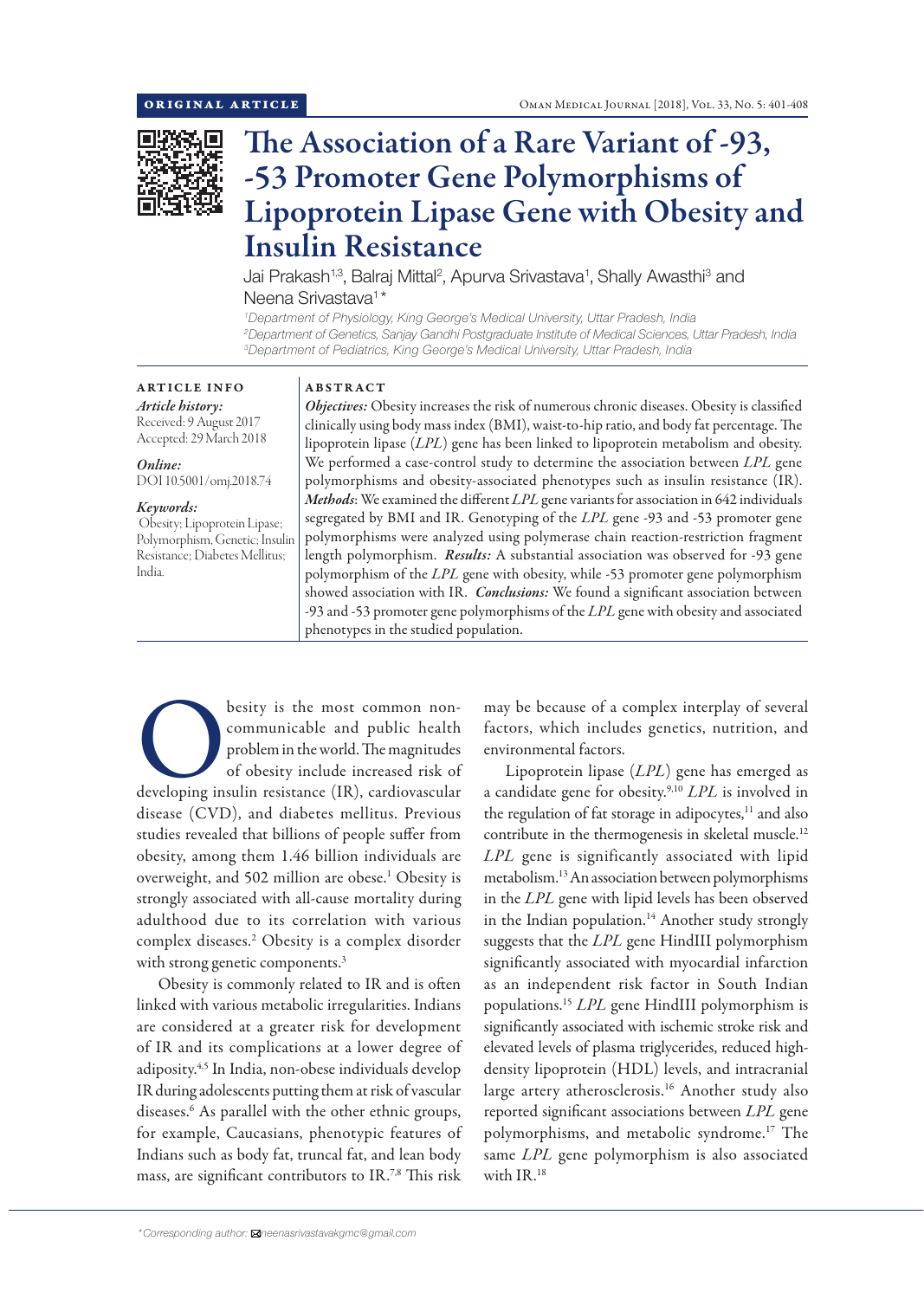We sought to estimate the importance of sequence variation in the promoter of the *LPL* gene in association with obesity and obesity-associated phenotypes.

# METHODS

All subjects included in the study were north Indians by birth and belonged to the northern states of the country (Delhi, Haryana, Jammu and Kashmir, Himachal Pradesh, Uttar Pradesh, Punjab, and Uttarakhand). Individuals not associated with the given states by birth were excluded, and the population was homogeneous with respect to ethnicity (as described in a previous study).19

The local ethics committee approved the study at King George's Medical University, Lucknow, Uttar Pradesh, India and the study protocol follows the ethical guidelines of the 1975 Declaration of Helsinki. Informed written consent was taken from all subjects willing to participate in the study, and the identity of all participants were kept confidential.

All participants had to follow a careful screening program, which involved individual and family history, physical investigation, determination of anthropometric measurements and biochemical profiles. After screening, a total 642 subjects were selected based on the inclusion/exclusion conditions.

Subjects with body mass index (BMI) of 18.5 to 29.9 kg/m<sup>2</sup> (non-obese) and  $\geq$  30.0 kg/m<sup>2</sup> (obese), aged between 20–42 years and born in North India were enrolled in the study. Subjects not fulfilling the above inclusion criteria at the time of interview and/or with congenital disorders, mental disorders, endocrine disorders (e.g., Myxoedema), Cushing's syndrome, and metabolism disorders (diabetes mellitus), CVD, heart failure, and pregnant women were excluded.

Overall 309 obese subjects (BMI  $\geq$  30.0) and 333 non-obese subjects (BMI < 30.0) were recruited. The subjects were recruited from Lucknow, Uttar Pradesh, India from the general population via health awareness camps in Lucknow city. All study subjects had their body height, waist circumference (WC), and hip circumference (HC) measured. Height and weight were used to calculate BMI, and WC and HC were used to calculate the waist-to-height ratio (WHR).

Venous blood samples collected following overnight fast were centrifuged within one hour of collection to separate the plasma and serum, frozen in aliquots, and stored at -80  $^{\circ}$ C until investigated. The insulin level was analyzed by enzyme-linked radio immunosorbent assay (Linco Research, Inc.). The insulin assay has 5.7% inter-assay coefficients of variation.20 The grade of insulin sensitivity/ resistance was measured by homeostasis model assessment (HOMA). According to HOMA, IR was considered as described previously,<sup>21</sup> using the following equation:

 $HOMA$  index  $(HI) =$ [fasting insulin  $(\mu U)$ ]  $mL$ )  $\times$  fasting glucose  $(mmol/L)/22.5$ ]

HI < 3.6 indicates non-IR whereas HI  $\geq 3.6$ indicates IR.

 The fasting concentration of glucose was analyzed by the glucose oxidase-peroxidase (GOD-POD) method.22 We used a fat analyzer (Tanita–TBF–310, Japan) to estimate body composition, percentage body fat and fat mass (FM). The analyzer was validated formerly by Radley et al.<sup>23</sup>

Phenol-chloroform DNA extraction were used to isolate genomic DNA from whole blood. The fragment of polymerase chain reaction (PCR) containing the single nucleotide polymorphisms (SNP) –T93G and –G53C were amplified using the following primers: forward 50-GCTGATCCATCTTGCCAATGTTA-30; and reverse 50-CCGCGGTTTGGCGCTG AGCAAGT-30. SNPs –T93G, –G53C were distinguished by the enzyme HaeIII and BclI.<sup>9</sup>

Quality control was performed at every step; the ratio of the absorbance at 260 and 280 nm (ratio > 1.75) was used to assess the purity of DNA samples. We used one known genotype sample and one reagent blank for all 25 PCR samples. Onequarter of all samples, including samples of every genotype, were also genotyped by another member of the laboratory.

The independent-samples *t*-test was utilized to confirm whether the means of groups were considerably dissimilar for two independent groups' subjects. Allele and genotype distribution was matched between groups using the chi-square test. The Hardy-Weinberg equilibrium was used to verify the independent segregation of alleles, comparing the observed with those expected genotype frequencies (chi-square tests). Different genetic models: log-additive logistic regression model adjusted

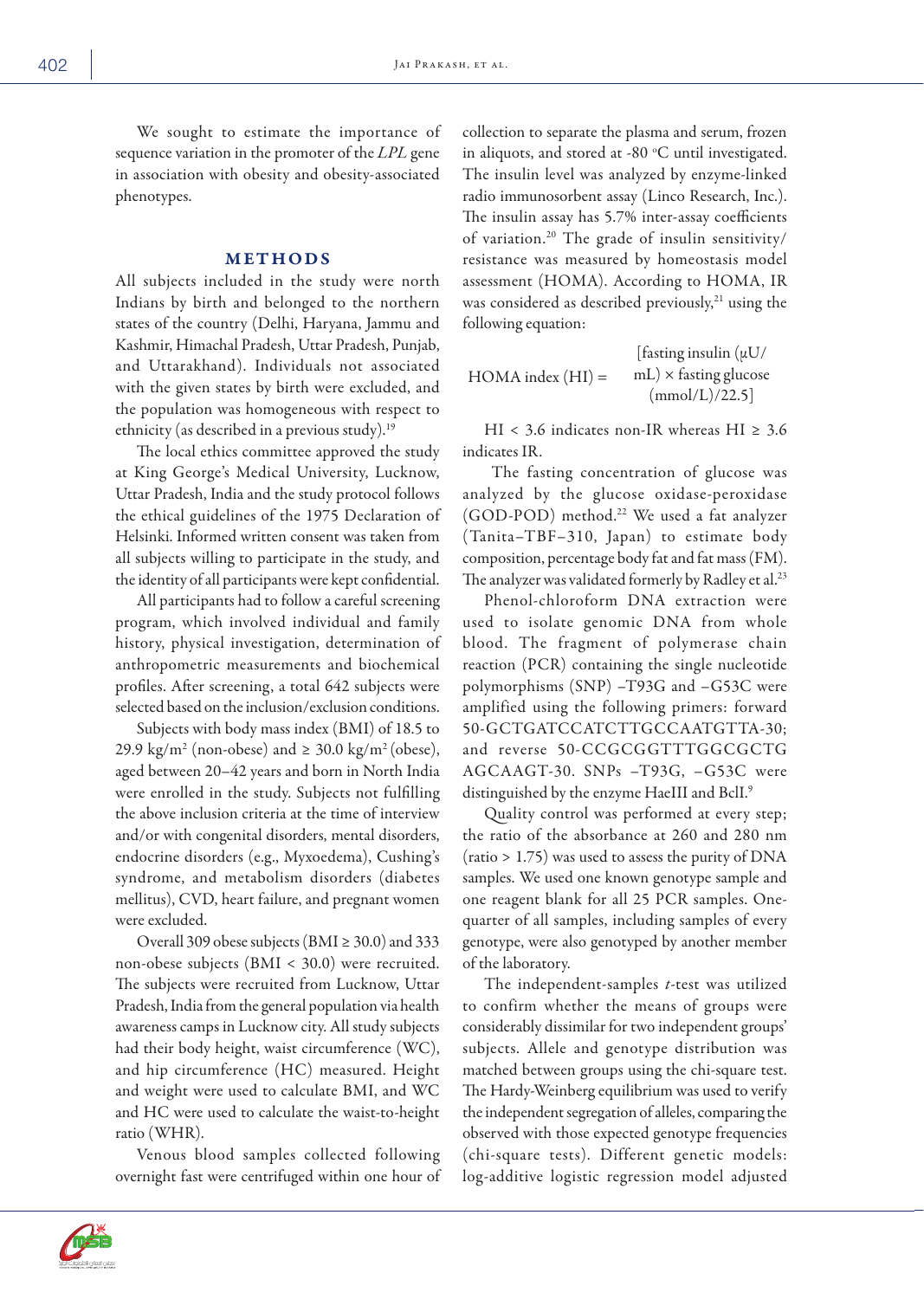| Study subjects classified based on BMI |                                       |                                                                     |                      |              |  |  |
|----------------------------------------|---------------------------------------|---------------------------------------------------------------------|----------------------|--------------|--|--|
|                                        | Obese subjects<br>$n(\%)$             | Non-obese subjects<br>$n(\%)$                                       | OR (95% CI)          | $p$ -value*  |  |  |
| Genotype                               |                                       |                                                                     |                      |              |  |  |
| <b>TT</b>                              | 257(83.2)                             | 310 (93.1)                                                          | Reference            | Reference    |  |  |
| <b>TG</b>                              | 47(15.2)                              | 22(6.6)                                                             | $2.58(1.51-4.39)$    | ${}_{0.001}$ |  |  |
| GG                                     | 5(1.6)                                | 1(0.3)                                                              | $6.03(0.70 - 51.95)$ | 0.102        |  |  |
| $TG+GG$                                | 52(16.8)                              | 23(6.9)                                                             | $2.73(1.63-4.58)$    | ${}< 0.001$  |  |  |
| Allele                                 |                                       |                                                                     |                      |              |  |  |
| T                                      | 561(90.8)                             | 642 (96.4)                                                          | Reference            | Reference    |  |  |
| G                                      | 57(9.2)                               | 24(3.6)                                                             | $2.13(1.55-3.97)$    | ${}< 0.001$  |  |  |
|                                        |                                       | Study subjects classified based on insulin resistance status (HOMA) |                      |              |  |  |
|                                        | Insulin resistant subjects<br>$n(\%)$ | Non-insulin resistant<br>subjects $n$ $(\%)$                        | OR (95% CI)          | $p$ -value** |  |  |
| Genotype                               |                                       |                                                                     |                      |              |  |  |
| <b>TT</b>                              | 208 (88.5)                            | 359(88.2)                                                           | Reference            | Reference    |  |  |
| <b>TG</b>                              | 24(10.2)                              | 45(11.1)                                                            | $0.92(0.55 - 1.56)$  | 0.757        |  |  |
| GG                                     | 3(1.3)                                | 3(0.7)                                                              | $1.73(0.35 - 8.63)$  | 0.506        |  |  |
| $TG+GG$                                | 27(11.5)                              | 48(11.8)                                                            | $0.97(0.59 - 1.60)$  | 0.908        |  |  |
| Allele                                 |                                       |                                                                     |                      |              |  |  |
| T                                      | 440 (93.6)                            | 763 (93.7)                                                          | Reference            | Reference    |  |  |
| G                                      | 30(6.4)                               | 51(6.3)                                                             | $0.98(0.66 - 1.48)$  | 0.834        |  |  |

Table 1: Genotype and allele frequency of lipoprotein lipase gene; -93 T<G promoter (rs1800590) polymorphism in study subjects according to body mass index (BMI) and insulin resistance.

*Total number of obese (n = 309) and non-obese subjects (n = 333) ( for genotype); total number of chromosomes in obese (n = 618) and non-obese subjects (n = 666) ( for alleles); total number of insulin resistant (n = 235) and non-insulin resistant subjects (n = 407) ( for genotype); total number of chromosomes in insulin resistant (n = 470) and non-insulin resistant subjects (n = 814) ( for alleles). \*adjusted for age and sex.*

*\*\*adjusted for age, sex, and BMI.*

*HOMA: homeostasis model assessment; OR: odds ratio; CI: confidence interval.*

for age and sex, were used to see the differences in genotype distributions.

The dissimilarities between the groups (categorized according to genotypes) were evaluated using one-way ANOVA (continuous variables), variables are expressed by the mean and standard deviation (SD). Association of obesity-associated phenotypes with genotype was attained using the additive model. The additive model is used to determine whether the association of genotype with the studied trait is due to genetic or environmental factors. ANOVA was utilized to analyze the association of phenotype associated with obesity among the different genotypes. The statistical power of the study was > 80%. The power of the study (considered by QUANTO version 1.1 program) takes into account the study type (case-control), disease prevalence, and the minor allele frequency in the control population, 0.05 taken as the level of significance. Statistical analysis was performed using SPSS Statistics (SPSS Inc. Released 2007. SPSS for Windows, Version 15.0, Chicago). A *p*-value < 0.050 was considered statistically significant.

### RESULTS

Obese subjects had considerably upper WHR and WC. Fasting insulin (*p* < 0.001), HI (*p* < 0.001), percentage body fat (*p* < 0.001), and FM (*p* < 0.001) were also significantly greater among obese subjects compared to non-obese subjects. Other clinical and biochemical characteristics of study participant are presented in the previous article of our group.<sup>24</sup>

In non-obese subjects the frequency of -93G and -53C variant alleles were 3.6 and 4.8%, respectively. The polymorphisms existed in no linkage disequilibrium. The pooled genotype class TG and GG (TG+GG) and allele frequencies of the sequence variation in the promoter area at -93 bp were significantly different among the non-obese and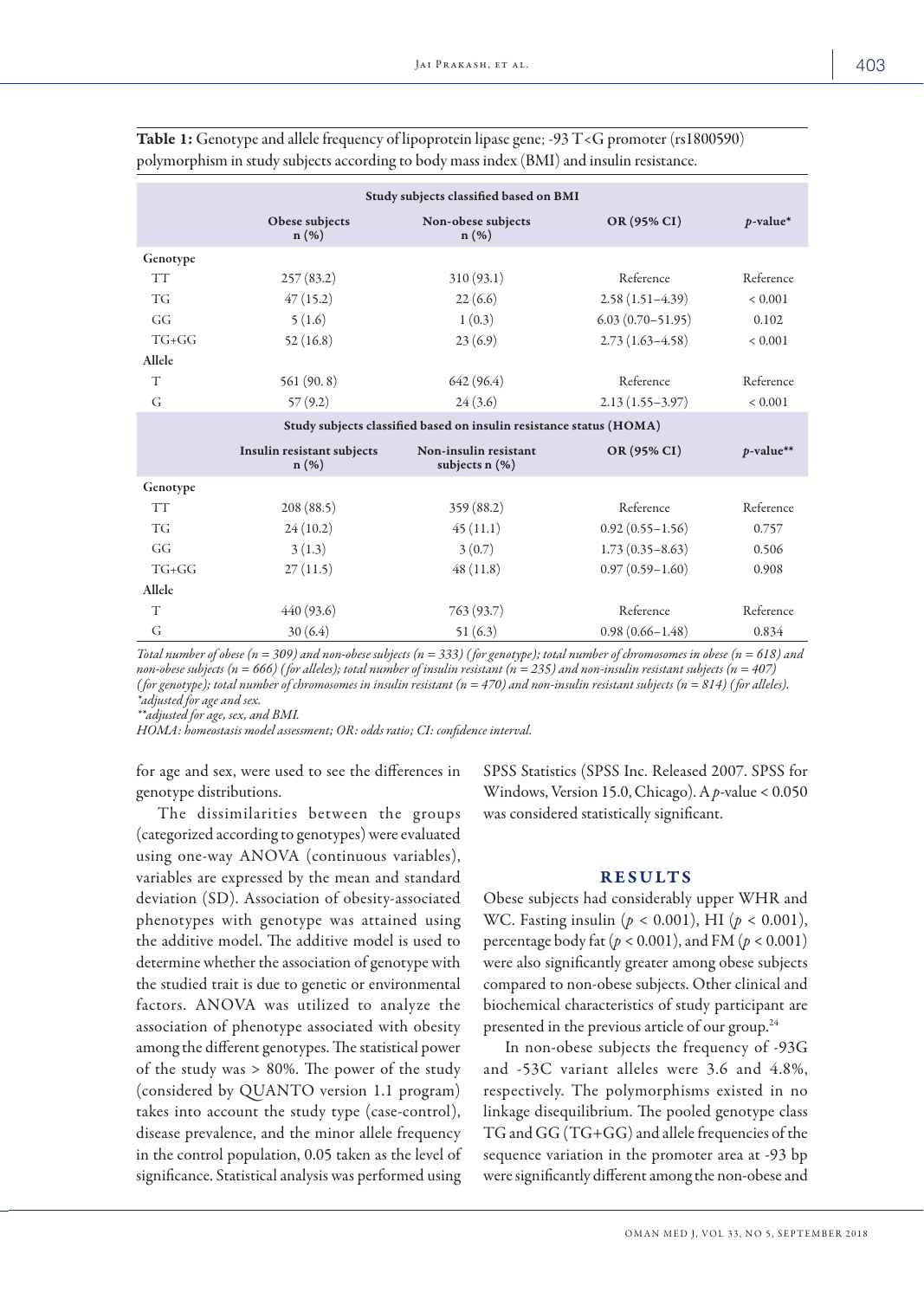| $\lambda$<br>$\mathbf{r}$            |                  |                               |                  |                           |                                 |  |
|--------------------------------------|------------------|-------------------------------|------------------|---------------------------|---------------------------------|--|
|                                      |                  | Obese subjects                |                  |                           | Non-obese subjects              |  |
|                                      | $TT (n = 257)$   | AG $(n = 47)$                 | $GG (n = 5)$     | $TT (n = 310)$            | $TG+GG$ (n = 22+1) <sup>*</sup> |  |
| <b>BMI</b><br>$p$ -value             | $33.2 \pm 1.3$   | $34.4 \pm 2.0$<br>0.001       | $38.0 \pm 1.7$   | $23.0 \pm 3.4$<br>0.001   | $27.0 \pm 2.9$                  |  |
| Fasting glucose, mg/dL<br>$p$ -value | $109.7 \pm 19.1$ | $107.7 \pm 15.6$<br>0.406     | $119.2 \pm 17.6$ | $109.0 \pm 15.8$<br>0.476 | $111.5 \pm 17.5$                |  |
| Fasting insulin, mU/mL<br>$p$ -value | $14.5 \pm 8.7$   | $16.1 \pm 11.5$<br>0.360      | $18.7 \pm 11.9$  | $10.2 \pm 6.0$<br>0.490   | $11.1 \pm 5.6$                  |  |
| <b>HOMA</b> index<br>$p$ -value      | $4.0 \pm 2.7$    | $4.4 \pm 3.5$<br>0.406        | $5.4 \pm 3.0$    | $2.8 \pm 1.8$<br>0.534    | $3.0 \pm 1.5$                   |  |
| Percentage body fat<br>$p$ -value    | $36.4 \pm 5.8$   | $40.9 \pm 6.1$<br>${}< 0.001$ | $44.7 \pm 6.8$   | $24.6 \pm 5.5$<br>0.006   | $29.0 \pm 6.1$                  |  |
| FM, kg<br>$p$ -value                 | $29.7 \pm 7.6$   | $34.1 \pm 9.8$<br>${}< 0.001$ | $43.1 \pm 11.6$  | $17.9 \pm 9.6$<br>0.007   | $22.6 \pm 8.0$                  |  |

Table 2: Physiological parameters and genotypic classes for lipoprotein lipase gene; -93 T<G promoter (rs1800590) polymorphism in obese and non-obese subjects.

*Data presented as mean±SD.* 

*HOMA index: homeostasis model assessment index; FM: fat mass; BMI: body mass index.*

*\*TT vs. TG+GG.*

obese subjects [Table 1]. Stratification of the study subjects based on IR revealed that the frequency of the pooled genotype and allele of -93 T<G variant was not different among IR subjects (27/235, 11.5%) compared with non-IR subjects (48/407, 11.8%).

non-obese subjects. Analysis of regression discovered the odds ratio (OR) for the studied trait, for the subjects having the pooled genotype (TG+GG) was 2.73 (95% confidence intervals (CI): 1.63–4.58,  $p < 0.001$ ) adjusted for age and sex.

We observed statistically significant differences in the dispersal of genotypes and alleles among obese and

The relationship of -93 T<G SNPs with obesity were additionally sustained by its

Table 3: Physiological parameters and genotypic classes for lipoprotein lipase gene; -93 T<G promoter (rs1800590) polymorphism in insulin resistant and non-insulin resistant subjects.

|                           | Insulin resistant |                  |                  | Non-insulin resistant |                  |                 |  |
|---------------------------|-------------------|------------------|------------------|-----------------------|------------------|-----------------|--|
|                           | $TT(n = 208)$     | $TG (n = 24)$    | $GG (n = 3)$     | $TT (n = 359)$        | $TG (n = 45)$    | $GG (n = 3)$    |  |
| <b>BMI</b>                | $30.4 \pm 4.5$    | $33.3 \pm 5.7$   | $39.6 \pm 7.0$   | $27.7 + 5.4$          | $30.3 \pm 5.7$   | $33.5 \pm 6.6$  |  |
| $p$ -value                |                   | ${}< 0.001$      |                  |                       | 0.003            |                 |  |
| Fasting glucose,<br>mg/dL | $119.0 \pm 18.8$  | $117.1 \pm 18.8$ | $123.0 \pm 18.8$ | $103.8 \pm 13.7$      | $104.8 \pm 14.2$ | $109.4 \pm 7.1$ |  |
| $p$ -value                |                   | 0.829            |                  |                       | 0.701            |                 |  |
| Fasting insulin,<br>mU/mL | $20.0 \pm 6.6$    | $24.7 \pm 7.9$   | $27.0 + 8.8$     | $5.7 \pm 3.7$         | $8.6 \pm 3.4$    | $9.1 \pm 2.3$   |  |
| $p$ -value                |                   | ${}< 0.001$      |                  |                       | 0.004            |                 |  |
| <b>HOMA</b> index         | $4.8 \pm 2.1$     | $6.5 \pm 0.9$    | $8.7 \pm 2.4$    | $1.8 \pm 0.1$         | $2.9 \pm 0.8$    | $3.1 \pm 0.6$   |  |
| $p$ -value                |                   | ${}< 0.001$      |                  |                       | 0.004            |                 |  |
| Percentage body<br>fat    | $34.0 + 6.5$      | $40.6 \pm 9.5$   | $48.2 + 4.9$     | $30.5 \pm 7.4$        | $33.3 + 8.4$     | $38.1 \pm 5.2$  |  |
| $p$ -value                |                   | ${}< 0.001$      |                  |                       | 0.018            |                 |  |
| FM, kg                    | $27.9 \pm 8.7$    | $34.5 \pm 12.5$  | $46.0 + 9.3$     | $22.8 \pm 8.7$        | $26.8 \pm 10.7$  | $34.5 + 14.2$   |  |
| $p$ -value                |                   | ${}< 0.001$      |                  |                       | 0.002            |                 |  |

*Data presented as mean±SD.* 

*HOMA index: homeostasis model assessment index; FM: fat mass; BMI: body mass index.*

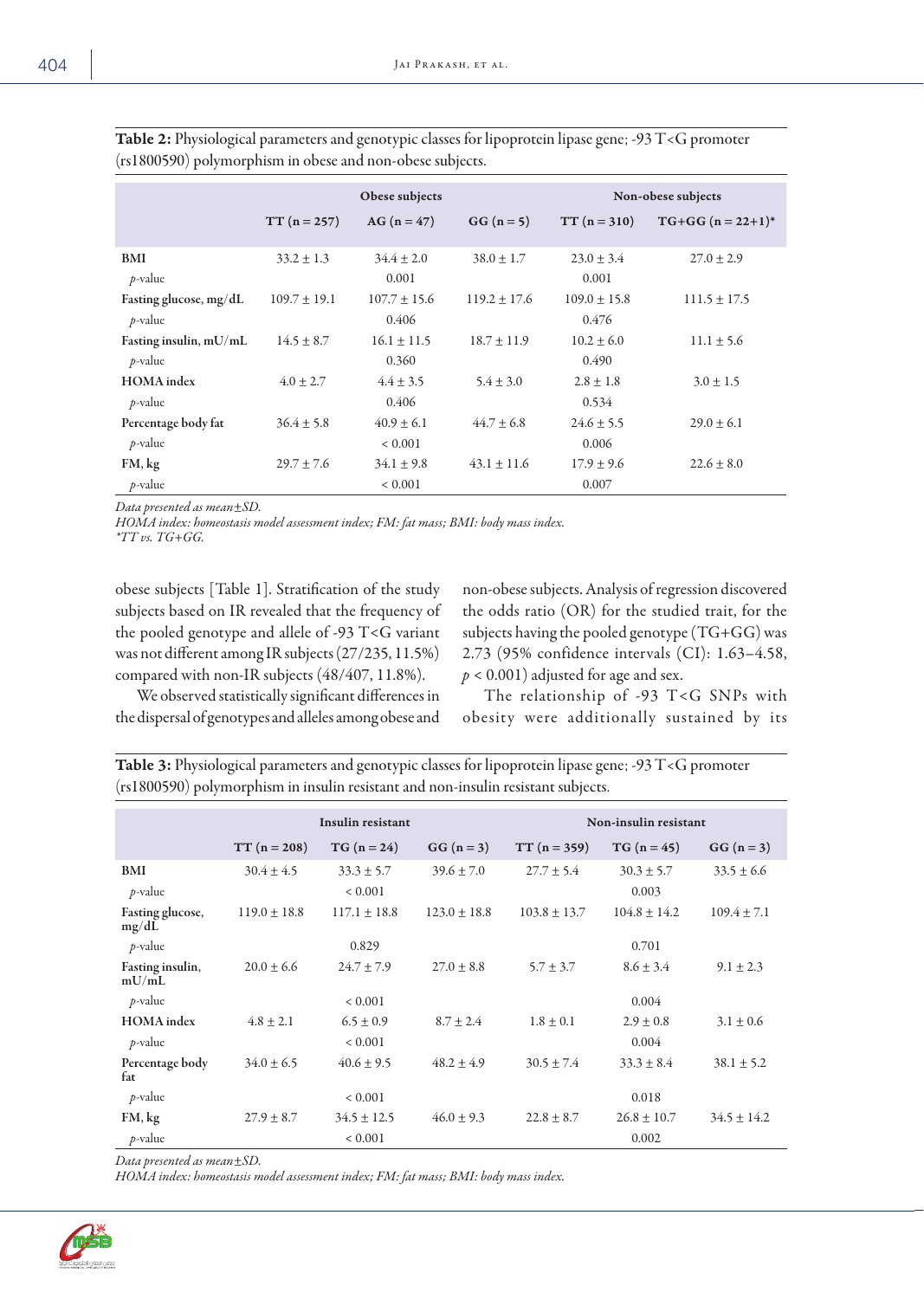| Study subjects classified based on BMI |                                                                     |                                              |                        |              |  |  |  |  |
|----------------------------------------|---------------------------------------------------------------------|----------------------------------------------|------------------------|--------------|--|--|--|--|
|                                        | Obese subjects<br>$n(\%)$                                           | Non-obese subjects<br>n(%)                   | OR (95%CI)             | $p$ -value*  |  |  |  |  |
| Genotype                               |                                                                     |                                              |                        |              |  |  |  |  |
| GG                                     | 283 (91.6)                                                          | 304 (91.3)                                   | Reference              | Reference    |  |  |  |  |
| GC.                                    | 14(4.5)                                                             | 26(7.8)                                      | $0.57(0.29 - 1.12)$    | 0.105        |  |  |  |  |
| CC                                     | 12(3.9)                                                             | 3(0.9)                                       | $2.93(0.92 - 9.32)$    | 0.068        |  |  |  |  |
| $GC + CC$                              | 26(8.4)                                                             | 29(8.7)                                      | $0.89(0.51-1.55)$      | 0.678        |  |  |  |  |
| Allele                                 |                                                                     |                                              |                        |              |  |  |  |  |
| G                                      | 580 (93.9)                                                          | 634(95.2)                                    | Reference              | Reference    |  |  |  |  |
| C                                      | 38(6.1)                                                             | 32(4.8)                                      | $0.78(0.58 - 1.43)$    | 0.823        |  |  |  |  |
|                                        | Study subjects classified based on insulin resistance status (HOMA) |                                              |                        |              |  |  |  |  |
|                                        | Insulin resistant subjects<br>$n(\%)$                               | Non-insulin resistant<br>subjects $n$ $(\%)$ | OR (95% CI)            | $p$ -value** |  |  |  |  |
| Genotype                               |                                                                     |                                              |                        |              |  |  |  |  |
| GG                                     | 190(80.9)                                                           | 397(97.5)                                    | Reference              | Reference    |  |  |  |  |
| GC                                     | 37(15.7)                                                            | 3(0.7)                                       | $40.01(9.55 - 167.60)$ | ${}< 0.001$  |  |  |  |  |
| <b>CC</b>                              | 8(3.4)                                                              | 7(1.7)                                       | $2.41(0.860 - 6.74)$   | 0.094        |  |  |  |  |
| $GC + CC$                              | 45(19.1)                                                            | 10(2.4)                                      | $10.76(5.16 - 11.45)$  | < 0.001      |  |  |  |  |
| Allele                                 |                                                                     |                                              |                        |              |  |  |  |  |
| G                                      | 417(88.7)                                                           | 797 (97.9)                                   | Reference              | Reference    |  |  |  |  |
| C                                      | 53(11.3)                                                            | 17(2.1)                                      | $2.78(1.56 - 3.55)$    | 0.001        |  |  |  |  |

Table 4: Genotype and allele frequency of the lipoprotein lipase gene; -53 G<C promoter polymorphism in study subjects according to body mass index (BMI) and insulin resistance.

*Total number of obese (n = 309) and non-obese subjects (n = 333) ( for genotype); total number of chromosomes in obese (618) and non-obese subjects (n = 666) ( for alleles); total number of insulin resistant (n = 235) and non-insulin resistant subjects (n = 407) ( for genotype); total number of chromosomes in insulin resistant (n = 470) and non-insulin resistant subjects (n = 814) ( for alleles). \*adjusted for age and sex.*

*\*\*adjusted for age, sex, and BMI.*

*OR: odds ratio; CI: confidence interval.*

| Table 5: Physiological parameters and genotypic classes for lipoprotein lipase gene; -53 G <c promoter<="" th=""><th></th><th></th></c> |  |  |
|-----------------------------------------------------------------------------------------------------------------------------------------|--|--|
| polymorphism in obese and non-obese subjects.                                                                                           |  |  |

|                                     | Obese subjects    |                         |                  |                   | Non-obese subjects      |                  |                           |  |
|-------------------------------------|-------------------|-------------------------|------------------|-------------------|-------------------------|------------------|---------------------------|--|
|                                     | GG<br>$(n = 283)$ | GC<br>$(n = 14)$        | cc<br>$(n = 12)$ | GG<br>$(n = 304)$ | GC<br>$(n = 26)$        | CC<br>$(n=3)$    | $GC+CC^*$<br>$(n = 26+3)$ |  |
| <b>BMI</b><br>$p$ -value            | $33.2 \pm 3.3$    | $34.7 \pm 4.4$<br>0.002 | $36.7 \pm 5.6$   | $22.8 + 3.3$      | $23.8 \pm 2.6$<br>0.017 | $24.8 \pm 3.0$   | $26.7 \pm 2.9$<br>0.004   |  |
| Fasting glucose,<br>$mg/d\tilde{L}$ | $109.2 \pm 18.5$  | $116.9 \pm 20.2$        | $111.4 \pm 16.9$ | $112.4 \pm 15.6$  | $112.1 \pm 15.5$        | $116.4 \pm 34.3$ | $115.4 \pm 17.7$          |  |
| $p$ -value                          |                   | 0.297                   |                  |                   | 0.078                   |                  | 0.083                     |  |
| Fasting insulin,<br>mU/mL           | $13.7 \pm 8.2$    | $18.7 \pm 11.3$         | $33.9 \pm 1.5$   | $8.2 \pm 4.8$     | $9.3 \pm 5.0$           | $20.8 \pm 6.6$   | $19.5 \pm 7.4$            |  |
| $p$ -value                          |                   | ${}< 0.001$             |                  |                   | ${}< 0.001$             |                  | ${}< 0.001$               |  |
| <b>HOMA</b> index                   | $3.8 \pm 2.6$     | $5.1 \pm 3.1$           | $9.8 \pm 1.7$    | $2.5 \pm 1.5$     | $2.8 \pm 2.4$           | $5.9 \pm 2.0$    | $5.6 \pm 2.2$             |  |
| $p$ -value                          |                   | ${}< 0.001$             |                  |                   | ${}< 0.001$             |                  | ${}< 0.001$               |  |
| Percentage<br>body fat              | $36.9 \pm 6.1$    | $40.2 \pm 5.1$          | $41.3 \pm 5.8$   | $26.6 \pm 6.1$    | $29.8 \pm 5.9$          | $31.7 \pm 4.7$   | $30.9 \pm 5.7$            |  |
| $p$ -value                          |                   | 0.008                   |                  |                   | 0.014                   |                  | 0.022                     |  |
| FM, kg                              | $30.2 + 8.1$      | $34.3 \pm 9.7$          | $34.2 + 10.0$    | $20.3 + 8.2$      | $20.3 \pm 7.2$          | $20.3 \pm 4.7$   | $22.9 \pm 7.0$            |  |
| $p$ -value                          |                   | 0.059                   |                  |                   | 0.250                   |                  | 0.111                     |  |

*Data presented as mean±SD.* 

*HOMA index: homeostasis model assessment index; FM: fat mass; BMI: body mass index.*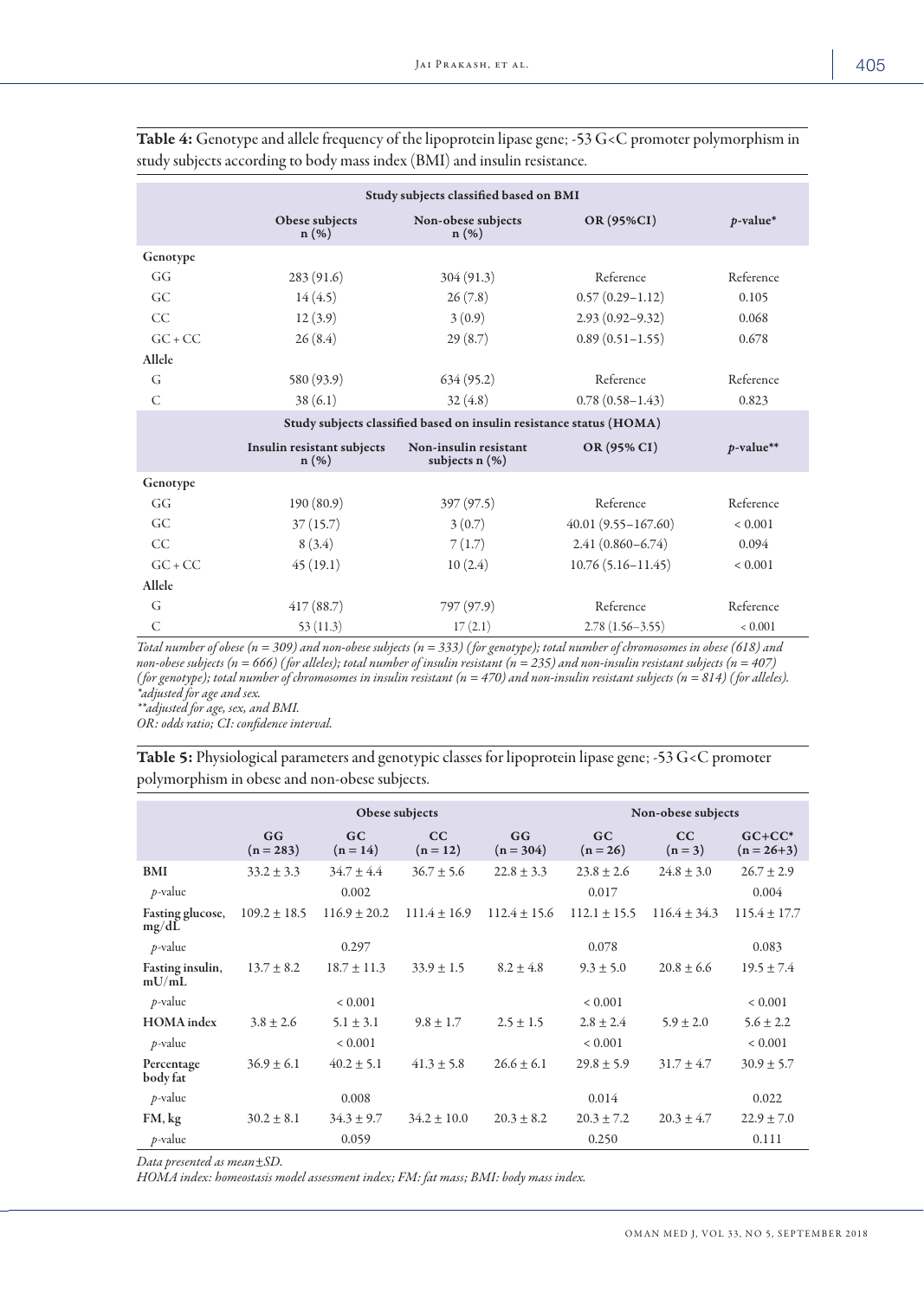|                                     | Insulin resistant |                         |                  |                   | Non-insulin resistant   |                 |                            |  |
|-------------------------------------|-------------------|-------------------------|------------------|-------------------|-------------------------|-----------------|----------------------------|--|
|                                     | GG<br>$(n = 190)$ | GC<br>$(n = 37)$        | CC<br>$(n=8)$    | GG<br>$(n = 397)$ | GC<br>$(n=3)$           | CC<br>$(n=7)$   | $GC+CC^*$<br>$(n = 3 + 7)$ |  |
| <b>BMI</b><br>$p$ -value            | $29.7 \pm 5.4$    | $30.8 \pm 4.5$<br>0.009 | $35.4 \pm 6.6$   | $27.4 \pm 2.0$    | $28.0 \pm 5.4$<br>0.016 | $34.0 \pm 6.8$  | $32.0 \pm 6.4$<br>0.022    |  |
| Fasting glucose,<br>$mg/d\tilde{L}$ | $119.3 \pm 18.6$  | $116.1 \pm 16.8$        | $119.8 \pm 27.8$ | $103.7 \pm 13.7$  | $120.2 \pm 23.8$        | $109.0 \pm 7.5$ | $112.4 \pm 13.9$           |  |
| $p$ -value                          |                   | 0.624                   |                  |                   | 0.071                   |                 | 0.048                      |  |
| Fasting insulin,<br>mU/mL           | $19.4 \pm 6.4$    | $24.2 \pm 9.9$          | $27.0 \pm 6.1$   | $4.2 \pm 1.6$     | $7.7 \pm 3.3$           | $8.9 \pm 2.7$   | $7.1 \pm 2.7$              |  |
| $p$ -value                          |                   | ${}< 0.001$             |                  |                   | 0.005                   |                 | 0.013                      |  |
| <b>HOMA</b> index                   | $5.6 \pm 2.0$     | $6.8 \pm 2.4$           | $7.7 \pm 2.1$    | $1.4 \pm 0.5$     | $1.9 \pm 0.8$           | $2.8 \pm 0.7$   | $2.3 \pm 0.7$              |  |
| $p$ -value                          |                   | < 0.001                 |                  |                   | 0.006                   |                 | 0.027                      |  |
| Percentage<br>body fat              | $34.8 \pm 7.1$    | $34.2 \pm 8.0$          | $39.8 \pm 6.7$   | $30.8 \pm 7.6$    | $29.3 \pm 8.7$          | $36.6 \pm 5.8$  | $34.4 \pm 7.2$             |  |
| $p$ -value                          |                   | 0.137                   |                  |                   | 0.125                   |                 | 0.135                      |  |
| FM, kg                              | $28.9 \pm 9.5$    | $27.7 \pm 9.6$          | $33.3 \pm 10.8$  | $23.3 \pm 9.0$    | $19.1 \pm 8.3$          | $29.4 \pm 10.9$ | $26.3 \pm 10.9$            |  |
| $p$ -value                          |                   | 0.315                   |                  |                   | 0.148                   |                 | 0.296                      |  |

Table 6: Physiological parameters and genotypic classes for lipoprotein lipase gene; -53 G<C promoter polymorphism in insulin resistant and non-insulin resistant subjects.

*Data presented as mean±SD.*

*HOMA index: homeostasis model assessment index; FM: fat mass; BMI: body mass index. \*GG vs. GC+CC.*

association with obesity-related traits [Table 2 and 3]. The non-obese subjects with pooled genotype (TG+GG) of -93 T<G SNP had greater BMI (TT, 23.0±3.4 kg/m<sup>2</sup> vs. TG+GG, 27.0±2.9 kg/m2 , *p =* 0.001), percentage body fat  $(TT, 24.6 \pm 5.5 \text{ vs. } TG + GG, 29.0 \pm 6.1, p = 0.006),$ and FM (TT, 17.9±9.6 vs. TG+GG, 22.6±8.0,  $p = 0.007$ ) values compared to individuals with the TT genotype.

Correspondingly, in obese subjects, genotypes of -93 T<G SNP showed different BMI, percentage body fat, and FM in obese and nonobese subjects.

The allele and genotype frequencies of -53 G<C promoter polymorphism of the *LPL* gene were statistically significant between non-IR and IR subjects and non-significant in non-obese and obese subjects [Table 4]. Analysis of regression showed the OR (adjusted for age, sex, and BMI) for IR subjects for pooled genotype (GC+CC) genotype was 10.76 (95% CI: 5.16–11.45, *p* < 0.001).

The association of -53 G<C variant with IR was further supported by its association with IR-related traits [Table 5 and 6]. The non-IR subjects with pooled genotype (GC+CC) of -53 G<C SNP had higher insulin (GG, 4.2±1.6 vs. GC+CC, 7.1±2.7,  $p = 0.013$ ), and HI (GG, 1.4 $\pm$ 0.5 vs. GC+CC, 2.3 $\pm$ 0.7,  $p = 0.027$ ) values matched by subjects with TT genotype [Table 6].

## DISCUSSION

The -93 T<G SNP showed a significant association with higher risk of obesity. The -53 G<C SNP showed an emerging risk of IR in the North Indian population. Previously, we reported a significant association between the *FTO* gene polymorphism with IR.<sup>24</sup> To the best of our knowledge, this is the first report to consider the association of these polymorphisms with obesity and associated phenotypes like IR in the North Indian population.

Subjects with the pooled genotype (TG+GG) of -93 T<G SNP were at 2.73-fold increased risk of obesity compared to subjects with the TT genotype. Additionally, subjects with pooled genotype (TG+GG) had considerably increase BMI, percentage body fat, and FM values compared to non-obese subjects with the TT genotype.

The TG replacement at nucleotide -93 lies two bases 5' to a preserved reversed GA box in the *LPL* gene.25 This essential motif binds the transcription factors and is important for *LPL* promoter action. The simple recognition unit of the specificity protein (Sp) family transcription factors, known as a GC

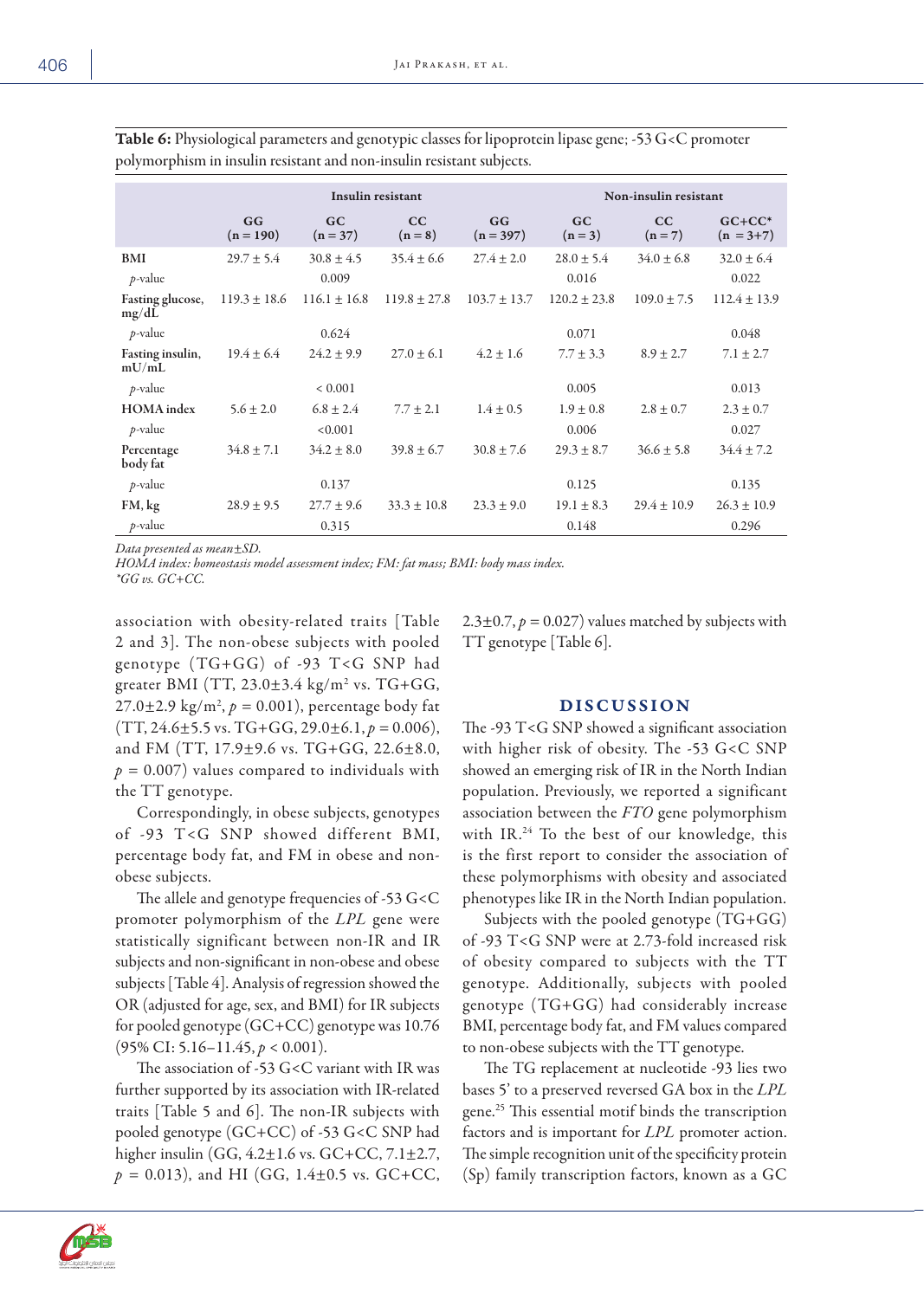

Figure 1: Schematic representation of association of the studied polymorphisms of lipoprotein lipase gene.

box. Furthermore, GA and GT boxes can similarly bind Sp proteins in the *LPL* gene's promoters. The nucleotides flanking this preserved component may stimulate the binding affinity of Sp1 and Sp3.25

Previous functional experiments using the rat smooth muscle cell line revealed the -93G promoter had increased activity in vitro than the  $-93T$  promoter.<sup>26</sup> In the human adrenal cell line, NCIH295, similar observations were obtained using the luciferase assay with the G allele.<sup>26</sup> The association of -93T<G variant also observed with other measures of obesity-associated phenotypes, especially percentage body fat and FM, suggests it could be a significant contributor to obesity and obesity-associated comorbidities. A sex-specific association of the *LPL* gene polymorphisms with body fat has been suggested.27 Even though the -93G promoter polymorphism is not associated with IR this promoter variant showed association with different measures of IR phenotypes especially fasting insulin, HI, percentage body fat, and FM in IR and non-IR subjects with almost the same intensity.

In different populations, -53 G<C promoter polymorphism was established as a rare variant.<sup>9,28</sup> However, these studies showed a significant association with less risk of increasing obesity and other vascular diseases. In our study, -53 G<C promoter polymorphism showed a significant association with IR but no association with obesity. Significant association of clinical and biochemical parameters of IR (like fasting insulin and HI) were observed with the genotypes of this promoter SNP in IR and non-IR subjects.

In previous studies, *LPL* gene polymorphisms were shown to be related to different features of dyslipidemia, CAD, and MI but these studies are mostly based on South Indian populations.14–16,29

These studies explain the significance of the *LPL* gene association with vascular disease including obesity and associated phenotypes in the Indian population. Thus, the findings of present study support that the *LPL* gene polymorphism is associated with obesity and obesity-associated phenotypes especially IR which may stimulate the development of other vascular diseases in North Indian populations [Figure 1].

## **CONCLUSION**

Genetic variants in the *LPL* gene might play a significant role in predisposing obesity and obesity-associated phenotypes risk, especially IR, in the North Indian population, signifying them as important genetic determinants of obesity and obesity-associated phenotypes.

#### *Disclosure*

The authors declared no conflicts of interest. The study was funded by the Indian Council of Medical Research, New Delhi, India [SAN No - 45/14/2008-HUM-BMS].

#### *Acknowledgements*

The authors acknowledge all the participants of the study.

#### references

1. Finucane MM, Stevens GA, Cowan MJ, Danaei G, Lin JK, Paciorek CJ, et al; Global Burden of Metabolic Risk Factors of Chronic Diseases Collaborating Group (Body